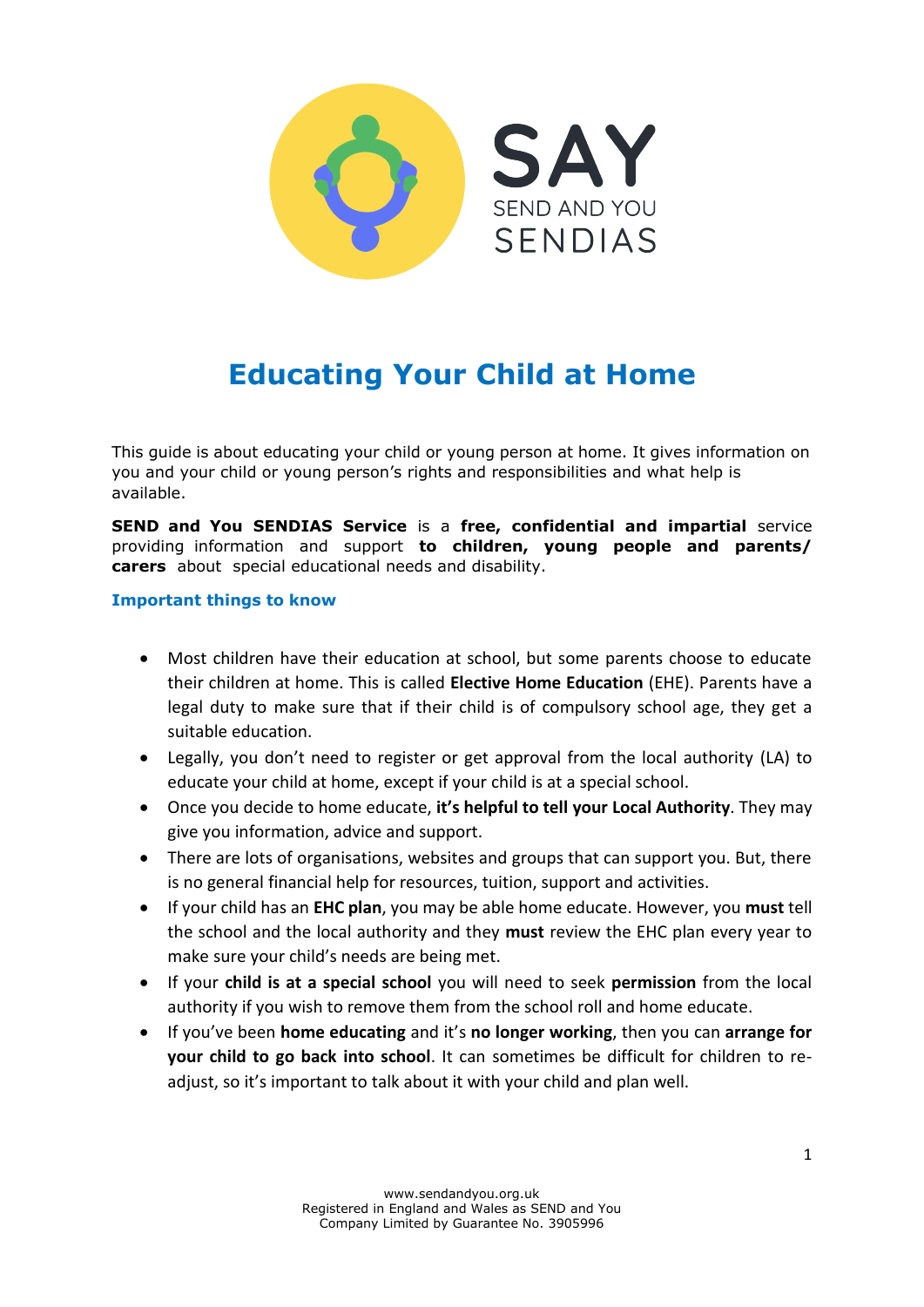- If you wish your child to **return to mainstream** you will need to follow **admissions procedures** (or discuss at an EHC plan annual review) and find out what places are available.
- Home educated children are **not eligible for any public health programme that is delivered through schools**, e.g. routine vaccination programmes or school nurse support. Parents would need to seek this through their GP.
- Making the decision to home educate can be a big one for any family and it can affect lots of areas of family life. It's important to think it through and explore all your choices.
- If your child isn't managing at school, or if you think they might be at risk of being permanently excluded, you shouldn't feel pressurised into home educating.
- If you have a **child with special educational needs or a disability**, and want to find out more about your options, you can **get advice from SEND and You or your Local Authority.**

"The responsibility for a child's education rests with their parents. In England, education is compulsory, but school is not."

Department for Education guidance

#### **What is Elective Home Education (EHE)?**

**Elective home education** is what the Department for Education calls **a parent's decision to teach their children at home** instead of sending them to school. This is **different to home tuition** that might be given by a local authority, or education provided by a local authority somewhere other than a school.

There are lots of **reasons why parents choose home education**, such as:

- Religious or cultural beliefs
- A child is being bullied
- Being unhappy or not liking the school system
- A short term plan, because their child is unable or unwilling to go to school
- Having a closer relationship with their children
- Having a child that may have or has special educational needs and is struggling with school, or a parent feels their needs aren't being met
- The school that they want for their child doesn't have places.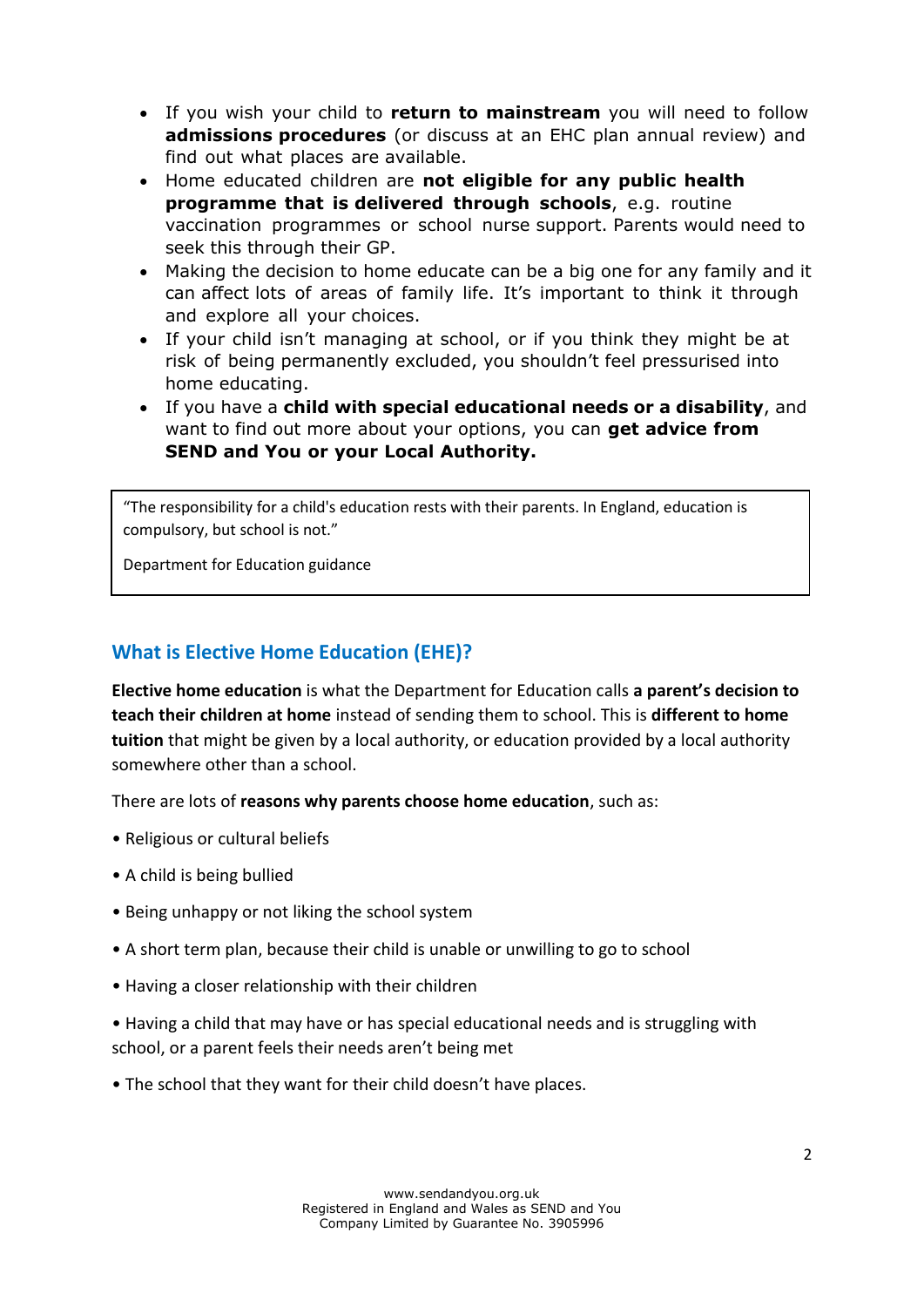*Section 7 EA 1996*

*7 Duty of parents to secure education of children of compulsory school age.*

*The parent of every child of compulsory school age shall cause him to receive efficient full-time education suitable—*

*(a) to his age, ability and aptitude, and*

*(b) to any special educational needs he may have,*

*either by regular attendance at school or otherwise.*

#### **Your Responsibilities**

Parents must make sure that, if their child is of **compulsory school age**, they get an appropriate **full-time education**. This is the law.

**Compulsory school age:** This is when a child's education must start and finish. In the UK it's from the start of the school term following their **fifth birthday**, until the **last Friday in June in the school year when they reach 16**. If your child's 16th birthday is in July or August, compulsory school age ends on the June date before their birthday.

**Full time:** A child in school should get **between 21 and 25 hours of education a week**, depending on how old they are. However, **home education is very different** to going to school, and there are no rules that say a child should get a certain number of hours each wee[k.](https://www.gov.uk/government/publications/elective-home-education)  **[The EHE Guidelines](https://www.gov.uk/government/publications/elective-home-education)** recognise that **descriptions of a 'full time' education are not appropriate in relation to EHE,** where education may be taking place on a more continuous or one to one basis.

**Raising Participation: All 16 year olds must remain in education or** training until their 18th birthday. They can have that education at a college or sixth form, as part of an apprenticeship or at home. LA's track young people aged 16 and 17 (or older if they have an EHC plan) and may contact them to see what education is in place for them.

#### **Virtual Learning**

Some home educated children and young people use **virtual learning** (**online classes or tuition**). Most virtual learning needs to be paid for. Not all online learning is Ofsted inspected.

There are a small number of virtual learning centres that are **approved alternative education providers**. Access to funding for these courses would need to be agreed by the LA (e.g. if a student has severe medical needs).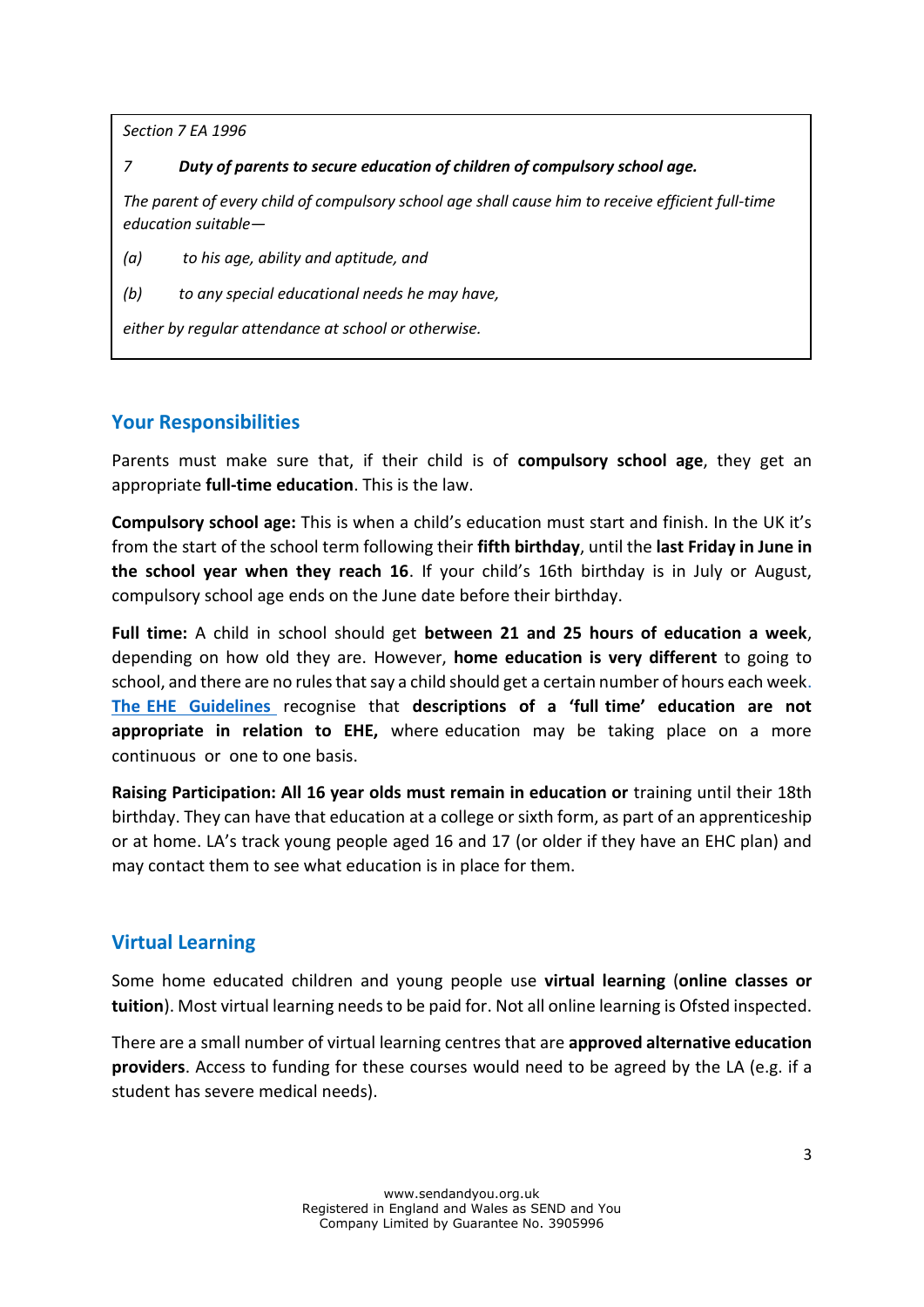#### **Local Authority Checks**

If you decide to teach your child at home, you'll be responsible for their education. The local authority may make an '**informal enquiry'** from time to time to check that what you're teaching them is suitable and good enough.

If they think that it isn't, they will send a **written notice** asking you to satisfy the LA that the child is receiving suitable education. If they are still not satisfied you could end up being given a school attendance order. This means you won't be able to home educate, but instead you will have to register your child at a school that the local authority names. If you don't follow what's set out in a school attendance order you can be taken to court.

#### **How do I decide whether home education is right for us?**

Moving to home education is a big decision for any parent or family, and it can affect lots of areas of family life. So, it's important to think it through carefully and look at all your choices.

Think about **how long** you're going **to home educate**. You may think your child would benefit from a few months or a year of home education, but then you would want them to go back to school. Or, you might decide you want to keep your child out of school completely.

Take as much time as you can to think carefully about the main issues, including the possible pros and cons. It's a good idea to **talk to your child and other family members or friends** about what being at home might mean. Some people also find it helpful to talk to other parents who are already home educating.

Here are some of the main **advantages and disadvantages**:

• Teaching your child at home gives you lots of **control over what they learn** and when and how they are learning. You don't need to have any teaching qualification, follow a fixed timetable, give formal lessons, stick to school hours or follow a National Curriculum. You can travel, teach outdoors, use online learning or join groups or classes. You will need to make sure your child is getting a **broad and balanced education**. That means you'll need to teach them about a wide range of different things. **You'll need to plan what to teach, check how well they're learning and monitor their progress**. You may also have to find resources and research topic areas.

• **You're the expert on your child**, so you should be able to meet their needs well and you can give lots of support and attention. You'll also be spending a lot of time every day with your child. That can bring you closer together, but it can also be hard, especially if their behaviour is challenging or they find it hard to focus.

• Most parents aren't qualified teachers, so **you'll be learning new skills**. You may need a good level of knowledge, especially as your child gets older when they may be learning at a higher level. You may choose to use tutors or online courses.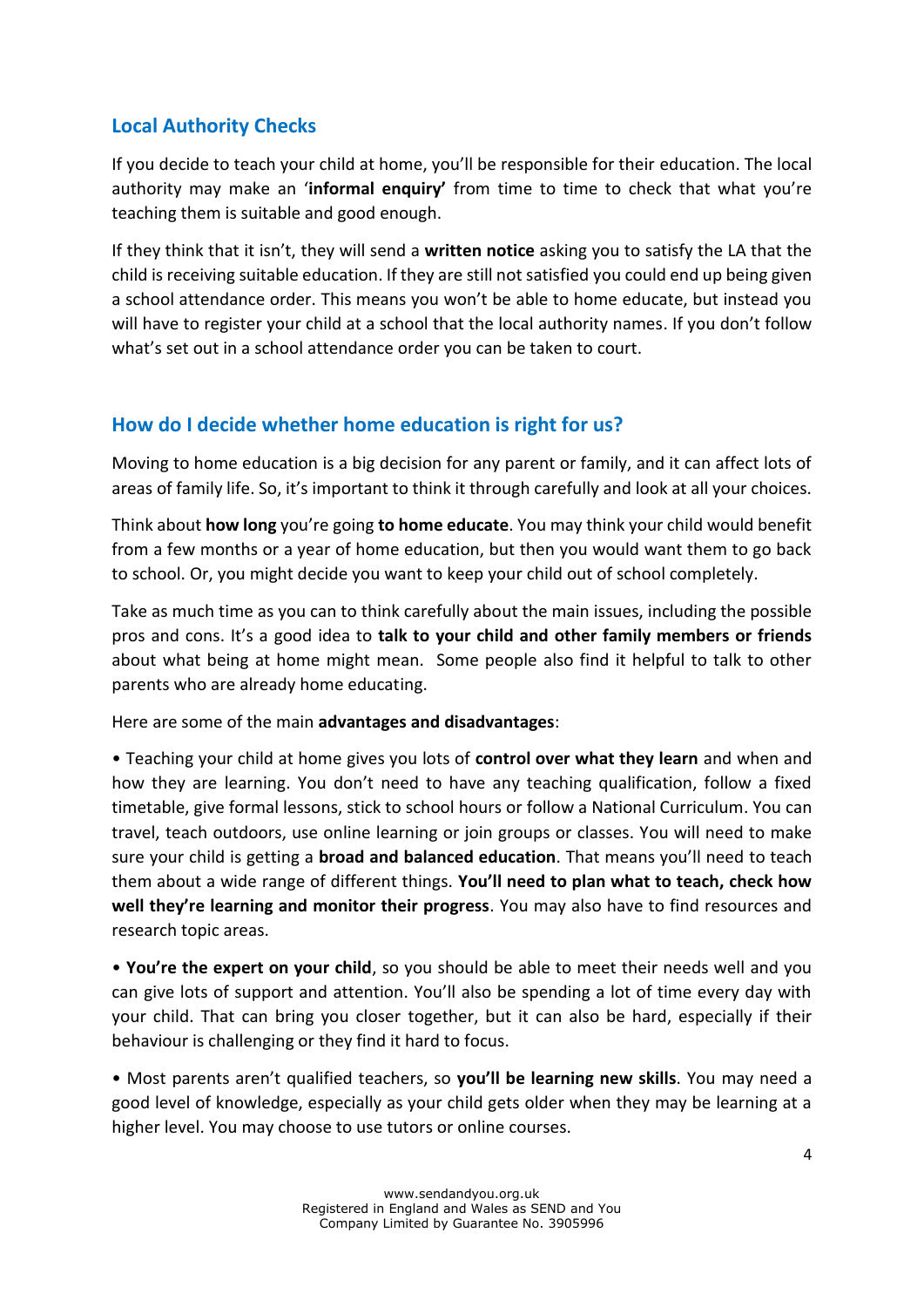You will be responsible for checking that tutors are well qualified, follow safeguarding procedures and that exam courses are recognised nationally.

• **LA's have no duty to provide financial support to parents who choose elective home education**. That means you may be paying for resources, equipment, books, trips and exams. Home education takes a lot of time and that may affect your work life – in fact, you not be able to work at all.

• **School life for a child is about more than education**. At school your child is mixing with others, building relationships, belonging to a community and learning social skills. These are important life skills, so you'll need to think about how you're going to help your child develop these. There are lots of social groups for home educated children in and around the South West. See [www.homeeducationsw.org.uk](http://www.homeeducationsw.org.uk/) for more information.

• **If your child has complicated or specific learning difficulties**, **you might need specialist support to help them learn**: getting advice and help from specialists can be hard when your child isn't in school and if you're on a budget, going private may be expensive.

Home education may not be the only choice if school is hard for your child and they're not managing, or if you think they might be at risk of being permanently excluded. If you want to find out more about your options, you can talk to your Local Authority or your child's SENCO, you can contact our support line.

## **Who do I need to tell if I decide to home educate my child?**

Legally, you don't need to register or get the local authority to agree if you want to teach your child at home, except if your child is at a special school. If your child isn't in school, the local authority might ask how you're educating them. Many **parents find it helpful to tell the local authority that they're home educating** (there's information about this at the end of this guide).

Some parents choose to home educate when their child is young, so they may never be in the school system. **If your child is on roll (registered) at a school and you decide to take them out to home educate, then you must tell the head teacher in writing**. This will help to prevent any mix-ups about why your child isn't at school. If your child is at a special school you will need to seek permission from the LA to remove them.

Only one parent needs to give their go ahead for their child to be taken off a school's roll. This is the parent that a child lives with. If you and your child's other parent can't agree about whether they should be taken off a school roll, the family court will make a legal decision about it.

The head teacher should tell the LA what you've decided. If you are taking your child out of mainstream school completely, the head teacher must accept your decision. However, they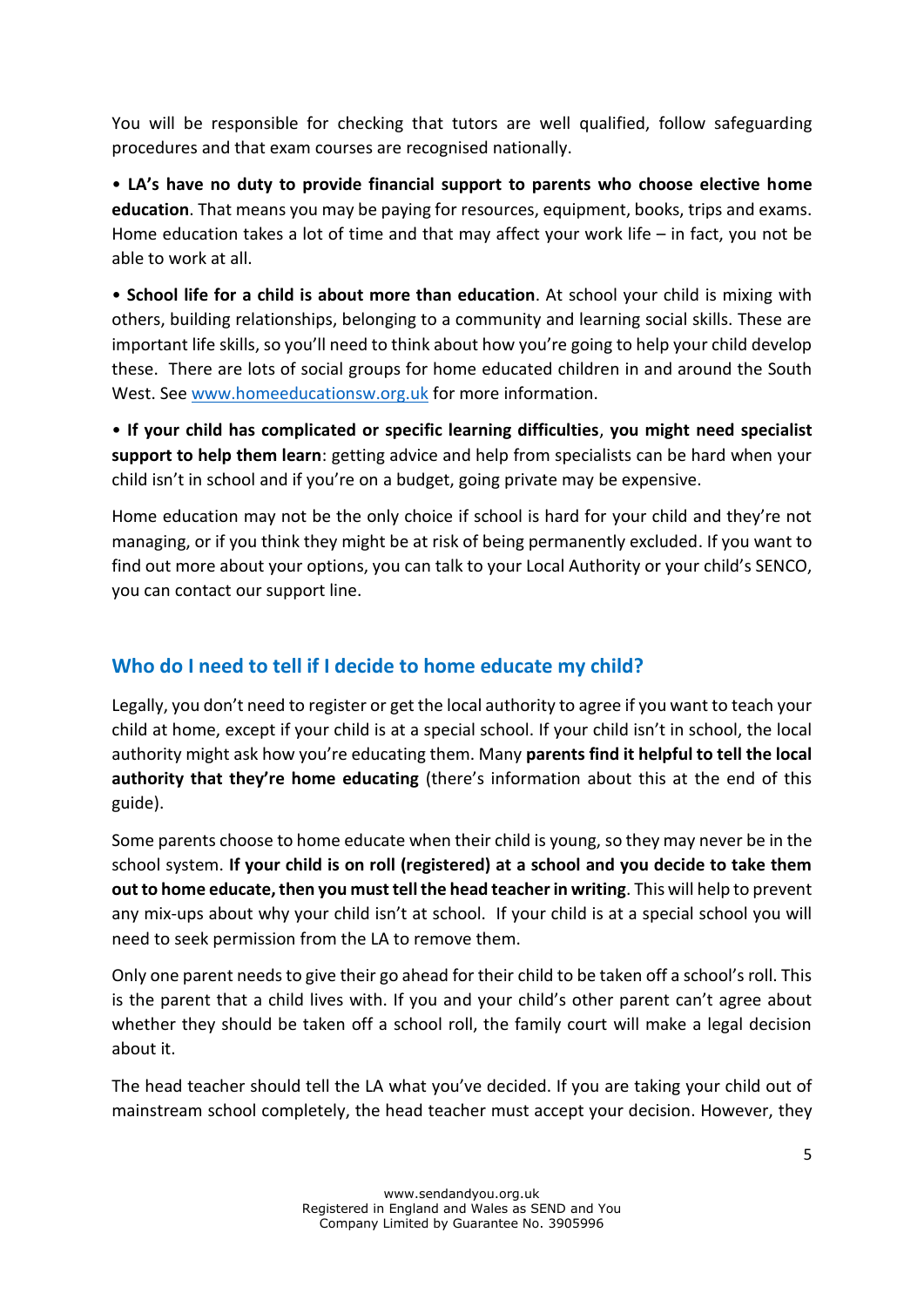can refuse if you want to send your child to school some of the time and home educate for the rest. This is called **flexi-schooling** and only some schools may to agree to it.

#### **What happens then?**

Once **the LA knows you're home educating** your child, **they will send you information and an adviser may offer to come and visit you and your child at home**. You don't have to have a home visit - you could meet somewhere else or give examples of what you're doing with your child another way. You are under no duty to respond to requests for information from the LA or meet with them but the EHE guidelines confirm it would be sensible to do so.

At a home visit, the adviser will talk to you about the education you're giving your child. You can show them examples of work, resources, timetables and anything else you think will show what you're doing. It's helpful to keep a record of the work you've done, the visits you go on and the progress your child is making.

#### **If your child has an Education, Health and Care (EHC) plan**

• If your child is at a mainstream school you can remove your child's name from the school register by giving written notice but your child will need an annual review to discuss the changes. If the local authority decides that the education you're giving is suitable, it should change the EHC plan to name the type of school that would be suitable, but say that parents have made their own arrangements (under Section 7 of the Education Act 1996).

• If your child is **at a special school the LA must give permission** for the child's name to be removed from the admissions register so that they can then be home educated. If the LA refuses to grant this permission, a declaration from the Secretary of State can be sought.

If the LA agree, your child should have an annual review to discuss any changes to the plan and you would have a right to appeal any changes. The LA will specify a type of school or college which would be suitable in section I of the EHC plan, but they would also specify that you are making "suitable alternative arrangements" for the child or young person's education.

#### **What about EHC plan special educational provision?**

The local authority doesn't have to provide what's in the EHC plan as long as they're sure what you're providing is suitable.

If there are **therapies or special educational provision specified in the EHC plan** that you wish the LA to provide please **seek further advice**. Unless the plan specifies that your child requires '**education otherwise than in a school or college**' you may need to pay for these yourselves.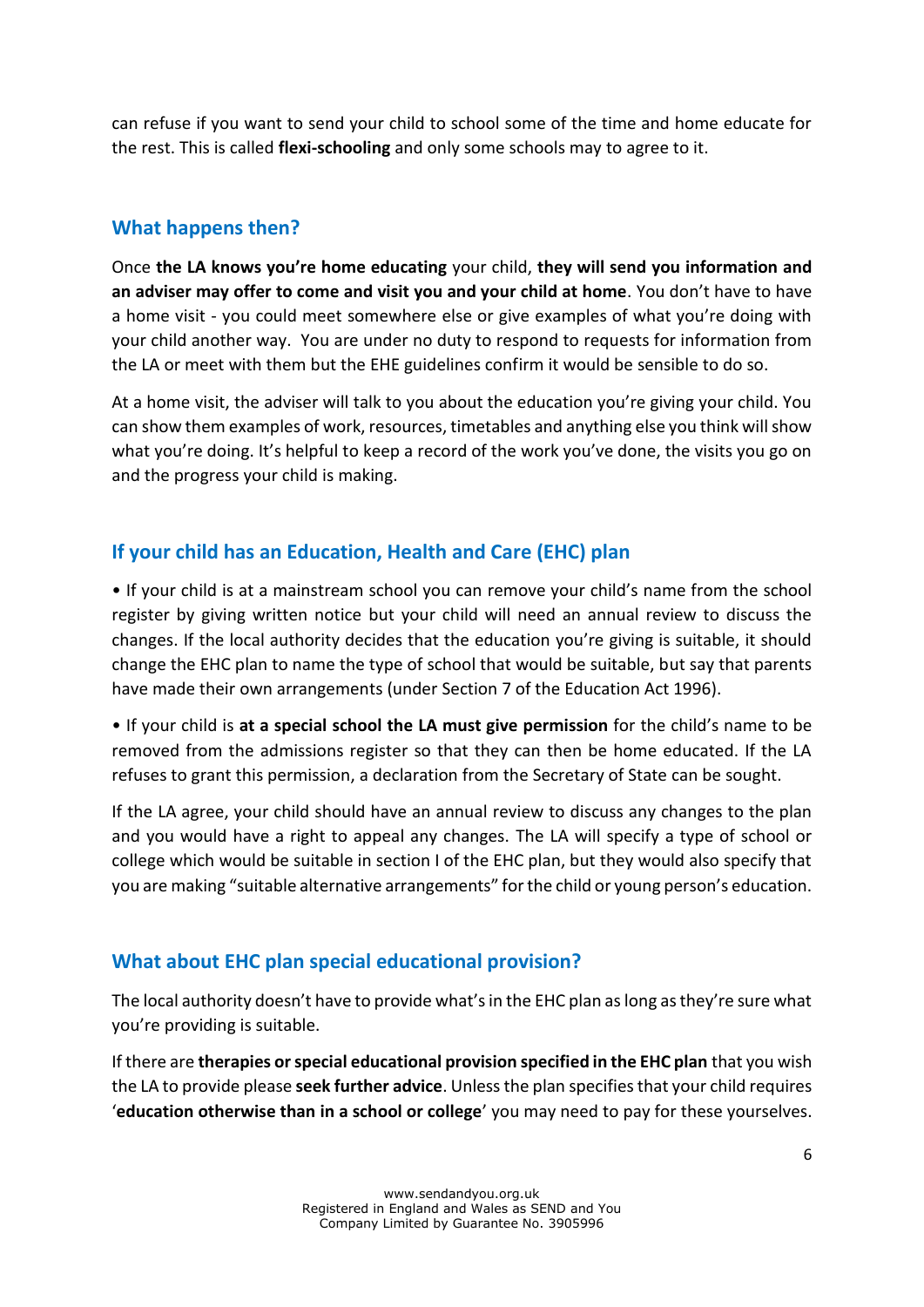The SEND Code of Practice 2015 says that the LA can choose to offer financial contributions though the SEND high needs funding block towards special educational provision but they are under no duty to do so.

If the LA feels you are not making suitable arrangements for special educational provision then they would be open to name a school or college within the EHC plan and take action if you chose not to send your child to that school. You would have a right to appeal any changes made to an EHC plan but, if an attendance order is issued, that cannot be appealed through the SEND tribunal.

You can still seek support through your local authority for social care services such as short breaks. You can also seek help for health services such as Child and Adolescent Mental Health and speech and language therapy.

#### **How can I contact my Local Authority?**

Bristol:

<https://www.bristol.gov.uk/schools-learning-early-years/elective-home-education>

North Somerset:

[http://www.n-somerset.gov.uk/my-services/schools-learning/home-education/elective](http://www.n-somerset.gov.uk/my-services/schools-learning/home-education/elective-home-education/)[home-education/](http://www.n-somerset.gov.uk/my-services/schools-learning/home-education/elective-home-education/) 

South Gloucestershire:

[http://www.southglos.gov.uk/education-and-learning/schools-and-education/behaviour](http://www.southglos.gov.uk/education-and-learning/schools-and-education/behaviour-and-attendance/educating-your-child-at-home/)[and-attendance/educating-your-child-at-home/](http://www.southglos.gov.uk/education-and-learning/schools-and-education/behaviour-and-attendance/educating-your-child-at-home/)

#### **How do I get specialist advice or an assessment?**

**If your child has an EHC plan**, you can ask for an **educational psychology assessment** if it is necessary. Children who are being assessed for and EHC **plan** will have an **educational psychology assessment**. You can ask for other specialist assessments or advice, for example about communication or hearing problems if you have evidence that this is needed. You can do this as part of the assessment process or a review of an EHC plan.

You can still apply for an EHC assessment of need if you feel your child needs an EHC plan.

If your child doesn't have an EHC plan and doesn't need an EHC assessment, you'll have to arrange and pay for this kind of assessment and advice yourself. You can apply for health or social care assessments through the normal routes.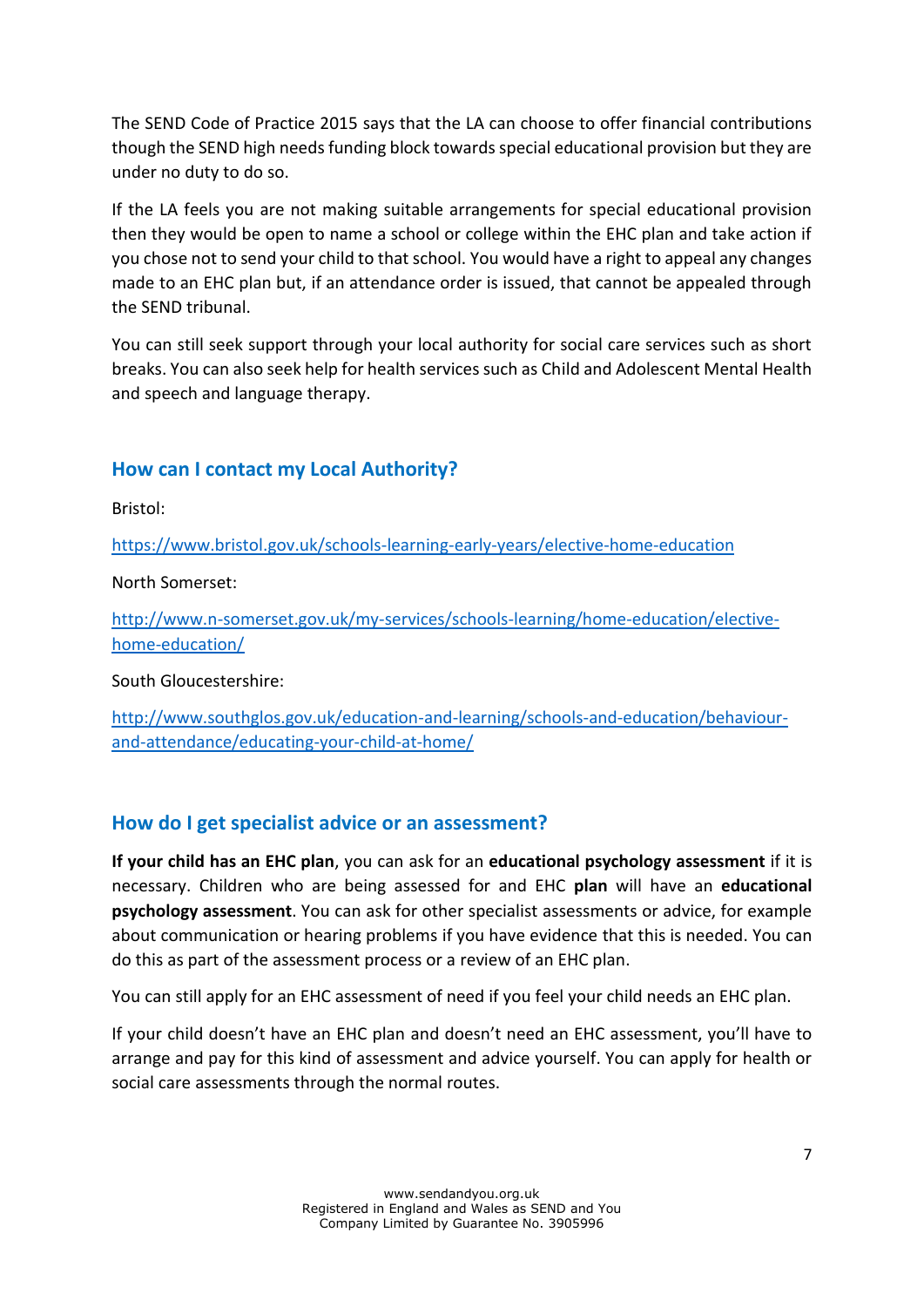## **'Off Rolling'**

Ofsted defines off-rolling as **"the practice of removing a pupil from the school roll without a formal, permanent exclusion or by encouraging a parent to remove their child from the school roll, when the removal is primarily in the interests of the school rather than in the best interests of the pupil"**.

If you think you are being pressured to home educate or remove your child from a school please contact your LA or Supportive Parents for advice.

## **What if I am thinking of home educating because my child is too ill to go to school?**

If your child is of compulsory age (or college age with exams to take) and is too ill to attend school then the local authority has a duty to make arrangements for them. LA's should generally take responsibility for the child's education once their absence is expected to be 15 days or more. Any provision, e.g. home tuition, should be put into place as soon as possible.

**LA's should work closely with medical professionals to find out what is appropriate for the child's condition**. They should not unnecessarily demand continuing evidence from a consultant, without good reason, even where a child has long term health issues.

They should work closely with parents and carers and plan your child's reintegration to school at the end of any absence.

Some LA's have a medical education service to support students who are too ill to attend school. Referral to these services is usually via a medical professional such as a paediatrician or CAMHS.

For more information see the DfE guidance:

<https://www.gov.uk/illness-child-education>

# **What if I am thinking of home educating because my child is school refusing or they are not meeting my child's needs?**

**School refusal** can result from many different things. **Talk to your child's school as soon as possible** to see if they can put **a plan of support** into place. This may involve gathering information about your child, looking at patterns and triggers, looking at friendships and your child's sense of belonging and environment factors such as morning routine. You may wish to ask for a key worker to communicate with you and your child each day.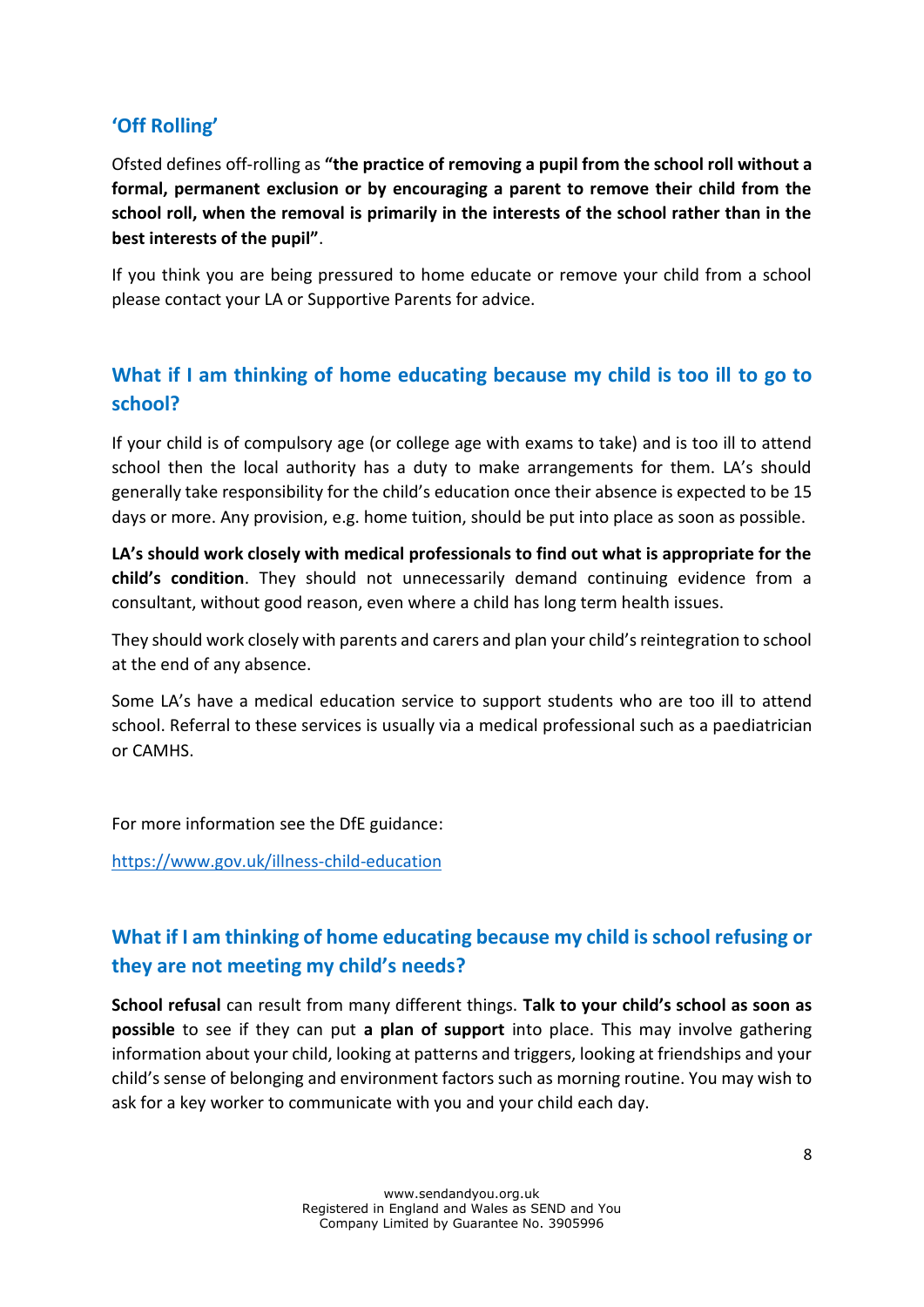**School refusal may be a sign that a child is very anxious or has a mental health issue**. **Mental health issues that prevent a child from attending school should be considered in the same way as medical conditions** (see above). You should **seek medical advice** as soon as possible. Your GP may be able to write to the school to explain your child's absence so they are marked as ill rather than unauthorised absence. They may also make a referral to CAMHS (Child and Adolescent Mental Health Service).

If you cannot get suitable medical advice but you really cannot get your child to school e.g. because their behaviour is severe, the LA may still have a duty to arrange alternative education (see [https://www.ipsea.org.uk/r-on-the-application-of-y-v-croydon-lbc-2015](https://www.ipsea.org.uk/r-on-the-application-of-y-v-croydon-lbc-2015-ewhc-3033-admin-2016-elr-138) [ewhc-3033-admin-2016-elr-138\)](https://www.ipsea.org.uk/r-on-the-application-of-y-v-croydon-lbc-2015-ewhc-3033-admin-2016-elr-138)

#### **School refusal may also a sign that that the school are not meeting a special educational need or making reasonable adaptations for a disability**.

If you child is refusing to attend school **contact your local authority** as soon as possible to try to avoid prosecution. If you think your child may have undiagnosed or un-met special educational needs or a disability and your child does not have an EHC plan you may wish to make a request for an EHC needs assessment. Please contact Supportive Parents for further details.

If your child has an **EHC plan** you may wish to **ask for an emergency review** to consider amendments to the plan so that it better suits the needs of your child. You may need to information added such as mental health needs. Supportive Parents can help you to prepare for annual reviews.

It may be appropriate for the LA to exercise their general duty to provide home tuition for a period of time or to consider educating your child in an alternative provision.

Schools and LA's must not force you to home educate your child because of school refusal. Please contact Supportive Parents if you feel under pressure to deregister your child.

# **What if I am thinking of home educating because my child keeps being excluded?**

Exclusions can be the result of a school not meeting a child's needs or undiagnosed special educational needs or disability. Schools should not exclude (send children home) because they cannot support a child's special educational need. If your child does not have an EHC plan you may wish to ask for an EHC assessment. If they do have an EHC plan you may need to ask for an early review. Please contact Supportive Parents for more advice.